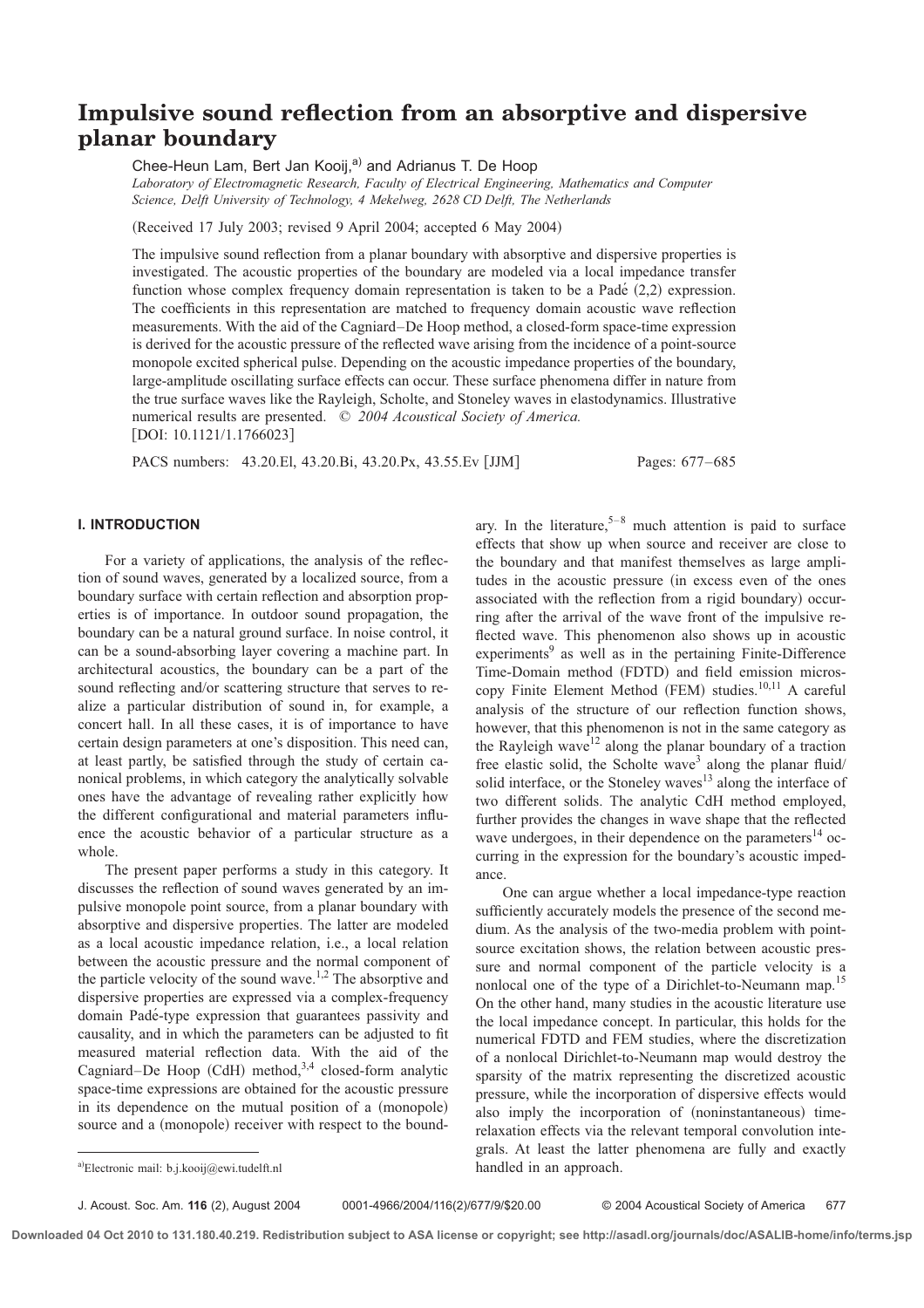

FIG. 1. Half-space configuration where *h* is the source height. *Z* is the normalized acoustic impedance transfer function of the planar boundary.

Finally, the analytic expressions obtained can serve as benchmarks in further computational studies based on the discretization of the acoustic wave equations.

## **II. FORMULATION OF THE PROBLEM**

Position in the configuration is specified by the coordinates  $\{x,y,z\}$  with respect to an orthogonal, Cartesian reference frame with the origin  $\mathcal{O}$ . Its base vectors  $\{\mathbf{i}_x, \mathbf{i}_y, \mathbf{i}_z\}$  are mutually perpendicular, of unit length each, and they form, in the indicated order, a right-handed system. The position vector is  $\mathbf{r} = x\mathbf{i}_x + y\mathbf{i}_y + z\mathbf{i}_z$ . The vectorial spatial differentiation operator is  $\nabla = \mathbf{i}_x \partial_x + \mathbf{i}_y \partial_y + \mathbf{i}_z \partial_z$ . The time coordinate is *t*; differentiation with respect to time is denoted by  $\partial_t$ .

The acoustic wave motion is studied in the half-space  $D=\{-\infty\leq x<\infty, -\infty\leq y<\infty, 0\leq z<\infty\}$ , which is filled with a fluid with volume density of mass  $\rho$  and compressibility  $\kappa$ . The speed of sound waves in it is given by  $c = (\rho \kappa)^{-1/2}$ . The acoustic pressure  $p(\mathbf{r},t)$  and the particle velocity  $\mathbf{v}(\mathbf{r},t)$  satisfy the first-order acoustic wave equations

$$
\nabla p + \rho \partial_t \mathbf{v} = 0,\tag{1}
$$

$$
\nabla \cdot \mathbf{v} + \kappa \partial_t p = Q(t) \, \delta(\mathbf{r} - \mathbf{r}_s). \tag{2}
$$

Here,  $Q(t)$  is the volume source density of injection rate (model for the action of a monopole transducer), and  $\mathbf{r}_s$  $= \{0,0,h\}$  is the location of the point source. The source starts to act at  $t=0$  and prior to this instant the configuration is at rest. Figure 1 shows the configuration. The acoustical properties of the planar boundary are modeled via the linear, time-invariant, local acoustic impedance relation

$$
p(x, y, 0, t) = -(\rho c)^{-1} Z(t) * v_z(x, y, 0, t),
$$
  
(*t*) (3)

where  $*$  denotes temporal convolution and  $Z(t)$  is the acoustic time-domain impedance function of the wall, normalized with respect to the acoustic wave impedance  $\rho c$  of the fluid. A detailed discussion of the properties of the acoustic impedance is given in Sec. V. The acoustic wave field in the half space is written as the superposition of the incident wave field  $\{p^i, \mathbf{v}^i\}$ , which is the wave field in the fluid in the absence of the boundary, and the reflected wave field  $\{p^r, \mathbf{v}^r\}$ , that expresses the action of the reflecting wall, i.e.:

$$
\{p,\mathbf{v}\} = \{p^i,\mathbf{v}^i\} + \{p^r,\mathbf{v}^r\} \quad \text{in } \mathcal{D}.\tag{4}
$$

## **III. THE COMPLEX SLOWNESS REPRESENTATION FOR THE ACOUSTIC WAVE FIELDS**

The time invariance and the causality of the sound waves are taken into account by the use of the unilateral Laplace transform

$$
\{\hat{p}, \hat{\mathbf{v}}\}(\mathbf{r}, s) = \mathcal{L}[\{p, \mathbf{v}\}(\mathbf{r}, t)]
$$
  
= 
$$
\int_{t=0}^{\infty} \exp(-st)\{p, \mathbf{v}\}(\mathbf{r}, t) dt.
$$
 (5)

The Laplace transform parameter *s* is taken positive and real. Then, according to Lerch's theorem,<sup>16</sup> a one-to-one mapping exists between  $\{p, v\}(\mathbf{r}, t)$  and their time-Laplace transformed counterparts  $\{\hat{p}, \hat{\mathbf{v}}\}(\mathbf{r}, s)$ . The configuration is initially at rest with the consequence that the transformation property  $\partial_t \rightarrow s$  holds. Next, the complex slowness representations for  $\{\hat{p}, \hat{v}\}(\mathbf{r}, s)$  are introduced as

$$
\{\hat{p}, \hat{\mathbf{v}}\}(\mathbf{r}, s) = \frac{s^2}{4\pi^2} \int_{\alpha = -\infty}^{\infty} d\alpha \int_{\beta = -\infty}^{\infty} {\{\tilde{p}, \tilde{\mathbf{v}}\}}
$$

$$
\times (\alpha, \beta, z, s) \exp[-is(\alpha x + \beta y)] d\beta, \quad (6)
$$

where  $\alpha$  and  $\beta$  are the wave slownesses in the *x* and *y* directions, respectively. This representation entails the properties  $\partial_x \rightarrow -i s \alpha$ ,  $\partial_y \rightarrow -i s \beta$ . Use of the transforms in Eqs. (1) and  $(2)$  yields

$$
\left[\frac{\tilde{p}^i}{\tilde{p}^r}\right](\gamma, z, s) = \frac{\rho \hat{Q}(s)}{2\gamma} \left[\frac{\exp(-s\gamma|z - h|)}{\tilde{R}(\gamma, s)\exp(-s\gamma D_z)}\right],\tag{7}
$$

in which

$$
\gamma(\alpha, \beta) = (c^{-2} + \alpha^2 + \beta^2)^{1/2}
$$
 (8)

is the wave slowness normal to the boundary with  $\text{Re}\{\gamma\} > 0$ ,  $D_z = z + h$ , and  $\overline{R}$  denotes the slowness-domain reflection coefficient. Using the property,  $\tilde{v}_z = -(s\rho)^{-1} \partial_z \tilde{p}$ , the impedance boundary condition in the complex slowness domain can be written as

$$
\lim_{z \downarrow 0} \partial_z \widetilde{p} = \frac{s}{c \widetilde{Z}(s)} \lim_{z \downarrow 0} \widetilde{p}.
$$
\n(9)

From Eqs.  $(7)$  and  $(9)$ , it follows that

$$
\widetilde{R}(\gamma, s) = \frac{c \gamma - 1/\hat{Z}(s)}{c \gamma + 1/\hat{Z}(s)}.
$$
\n(10)

## **IV. SPACE-TIME EXPRESSIONS FOR THE ACOUSTIC WAVE FIELD CONSTITUENTS**

#### **A. Space-time incident wave fields**

The expressions for the space-time incident sound waves can be found in De  $Hoop<sup>17</sup>$  and are given by

$$
p^{i}(\mathbf{r},t) = \rho \partial_{t}^{2} Q(t) * G^{i}(\mathbf{r},t),
$$
\n(11)

$$
\mathbf{v}^{i}(\mathbf{r},t) = -\partial_{t}Q(t) * \nabla G^{i}(\mathbf{r},t),
$$
\n(12)

where

## 678 J. Acoust. Soc. Am., Vol. 116, No. 2, August 2004 Lam et al.: Sound reflection from an impedance boundary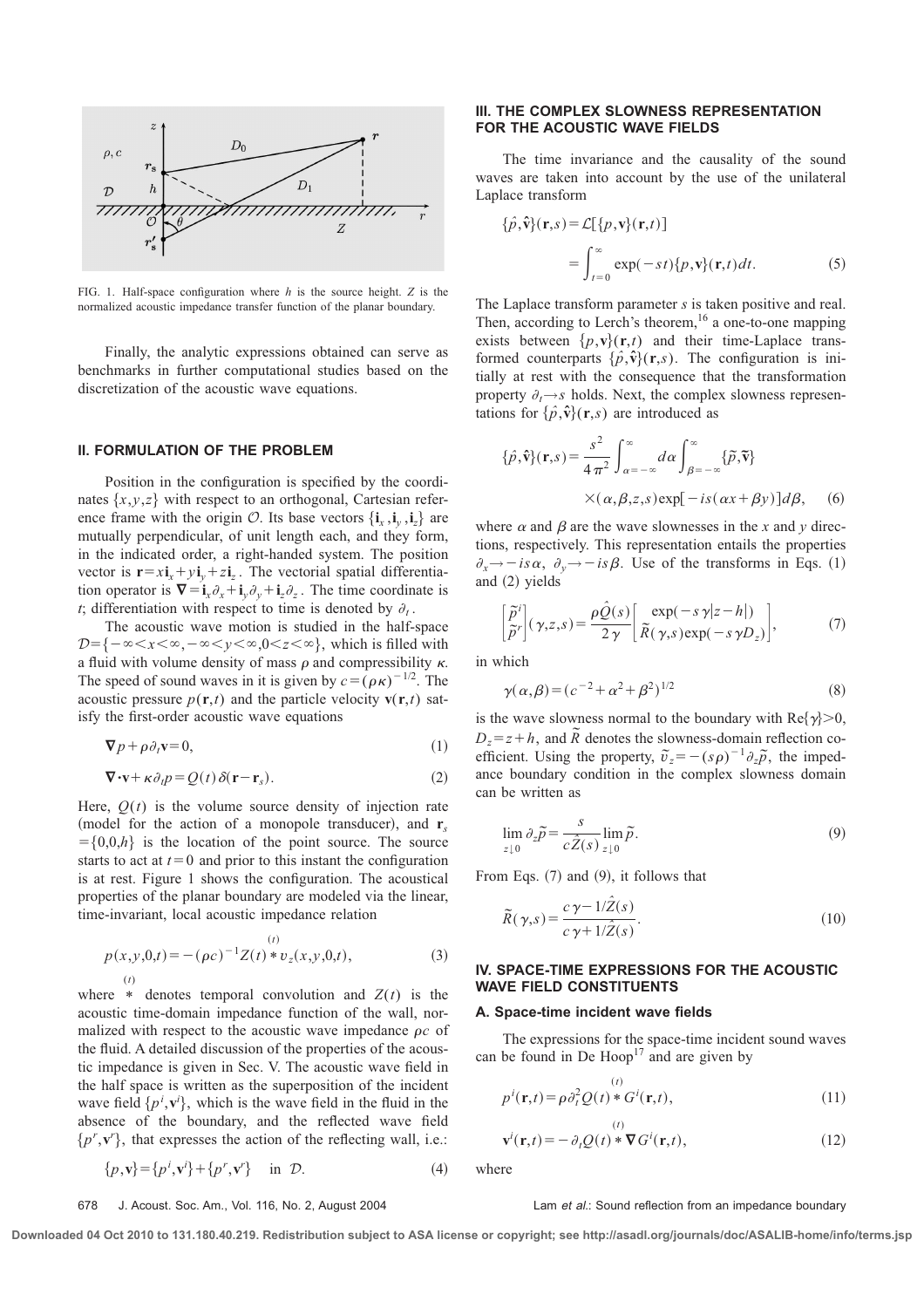$$
G^{i}(\mathbf{r},t) = \frac{1}{4\pi D_{0}}H(t - T_{0})
$$
\n(13)

denotes the incident-wave Green's function for the acoustic pressure. Here,  $D_0 = (x^2 + y^2 + |z - h|^2)^{1/2} > 0$  is the distance between source and receiver,  $T_0 = D_0/c$  is the arrival time of the incident wave and  $H(t)$  denotes the Heaviside unit step function.

#### **B. Space-time reflected wave fields**

The expressions for the reflected acoustic wave fields in the space-time domain are now constructed. With the aid of Eqs. (6) and (7), we first write the expressions for  $\hat{p}^r$  and  $\hat{v}^r$ as

$$
\hat{p}^r(\mathbf{r},s) = \rho s^2 \hat{Q}(s) \hat{G}^r(\mathbf{r},s),\tag{14}
$$

$$
\hat{\mathbf{v}}^{r}(\mathbf{r},s) = -s\hat{Q}(s)\nabla \hat{G}^{r}(\mathbf{r},s),
$$
\n(15)

where

$$
\hat{G}^{r}(\mathbf{r}, s) = \frac{1}{4\pi^{2}} \int_{\alpha = -\infty}^{\infty} d\alpha \int_{\beta = -\infty}^{\infty} \frac{\tilde{R}(\gamma, s)}{2\gamma} \times \exp\{-s[i(\alpha x + \beta y) + \gamma D_{z}]\} d\beta \tag{16}
$$

denotes the reflected-wave Green's function for the acoustic pressure. From Eqs.  $(14)$ – $(16)$ , it is clear that the determination of the space-time reflected acoustic wave fields has been reduced to finding the space-time domain counterpart of Eq.  $(16)$ . To this end, we employ the standard procedures in the CdH method.<sup>3,4</sup> The following transformation is carried out first

$$
\alpha = -ip\cos(\theta) - q\sin(\theta),
$$
  
\n
$$
\beta = -ip\sin(\theta) + q\cos(\theta),
$$
\n(17)

which for the vertical slowness leads to  $\gamma(q, p) = [\Omega(q)^2]$  $[-p^2]^{1/2}$ , with  $\Omega(q) = (c^{-2} + q^2)^{1/2}$ . Next, the integration along the imaginary *p* axis in the complex *p* plane is replaced by one along the hyperbolic path  $pr + \gamma(q, p)D_z = \tau$  with  $T_1(q) < \tau < \infty$  where  $T_1(q) = D_1 \Omega(q)$ . Here,  $D_1 = (x^2 + y^2)$  $(D<sub>z</sub><sup>2</sup>)<sup>1/2</sup>$  is the distance from the image source to the receiver. Subsequently, the transformation

$$
q = (\tau^2/D_1^2 - c^{-2})^{1/2} \sin(\psi)
$$
 (18)

leads to

$$
\hat{G}^r(\mathbf{r},s) = \frac{1}{4\pi D_1} \int_{\tau=T_1}^{\infty} \hat{K}^r(\mathbf{r},\tau,s) \exp(-s\,\tau) d\tau.
$$
 (19)

Here

$$
\hat{K}^r(\mathbf{r}, \tau, s) = \frac{2}{\pi} \int_{\psi=0}^{\pi/2} \text{Re}[\,\widetilde{R}(\,\overline{\gamma}, s\,)] d\psi \tag{20}
$$

denotes the reflected-wave kernel function,  $T_1 = T_1(0)$  $=$  $D_1/c$  is the arrival time of the reflected wave and  $\overline{\gamma}(\mathbf{r},\tau,\psi)$  is the slowness after carrying out the indicated transformations. Assuming that  $\hat{K}^r(\mathbf{r},\tau,s)$  has a causal timedomain counterpart  $K^r(\mathbf{r},\tau,t)$ , the space-time reflected-wave Green's function is found as

$$
G^{r}(\mathbf{r},t) = \frac{1}{4\pi D_{1}} \times \int_{\tau=T_{1}}^{t} K^{r}(\mathbf{r},\tau,t-\tau) d\tau H(t-T_{1}).
$$
\n(21)

Finally, the space-time reflected acoustic wave field quantities are obtained as

$$
p^{r}(\mathbf{r},t) = \rho \partial_{t}^{2} Q(t) * G^{r}(\mathbf{r},t),
$$
\n(22)

$$
\mathbf{v}^{r}(\mathbf{r},t) = -\partial_{t}Q(t) * \nabla G^{r}(\mathbf{r},t).
$$
 (23)

The determination of the reflected-wave kernel function, which depends on the impedance of the acoustic wall is discussed in the next section.

### **V. THE ACOUSTIC IMPEDANCE MODEL AND THE CORRESPONDING REFLECTED-WAVE KERNEL FUNCTION**

The acoustic impedance transfer function must satisfy the conditions of linearity, time invariance, causality, and passivity. Accordingly, its complex frequency-domain counterpart must, together with its inverse, be an analytic function of *s* in  ${Re(s) > 0}$  and it must take on real values for  ${Re(s) > 0, Im(s) = 0}$ . To meet the condition of partly instantaneous impulse response,  $\hat{Z}(s)$  must attain a finite, real, positive limit as  $|s| \rightarrow \infty$  in  $\{Re(s) \ge 0\}$ . As in standard linear, time-invariant, causal, passive system theory, we take for  $\hat{Z}(s)$  the Padé (2,2) expression

$$
\hat{Z}_{(2,2)}(s) = Z_{\infty} \frac{(s + \alpha_z)(s + \beta_z)}{(s + \alpha_p)(s + \beta_p)},
$$
\n(24)

in which  $Z_\infty$ ,  $\alpha_z$ ,  $\beta_z$ ,  $\alpha_p$ , and  $\beta_p$  are adjustable parameters, subject to the conditions  $Z_{\infty} > 0$ ,  $\{\alpha_z, \beta_z\}$  either both real and positive or each other's complex conjugate with a positive real part, and  $\{\alpha_p, \beta_p\}$  either both real and positive or each other's complex conjugate with a positive real part. In an illustrative numerical result, the values of these coefficients will be matched to frequency-domain  $(s=i2\pi f)$  reflection measurements applying to the impedance boundary at hand. The time-domain impedance transfer function follows from Eq.  $(24)$  as

$$
Z_{(2,2)}(t) = Z_{\infty} [\delta(t) + C_1 \exp(-\alpha_p t) H(t)
$$
  
+ 
$$
C_2 \exp(-\beta_p t) H(t)],
$$
 (25)

in which

$$
C_1 = (\alpha_z \beta_z - \alpha_z \beta_p - \beta_z \beta_p + \beta_p^2) / (\alpha_p - \beta_p),
$$
  
\n
$$
C_2 = (\alpha_z \beta_z - \alpha_z \alpha_p - \beta_z \alpha_p + \alpha_p^2) / (\beta_p - \alpha_p).
$$
\n(26)

To proceed with the determination of the reflected wave,  $\overline{R}(\overline{\gamma},s)$  is written as a partial-fraction expression of the type

$$
\widetilde{R}(\overline{\gamma},s) = \widetilde{R}_0(\overline{\gamma}) + \frac{\widetilde{R}_1(\overline{\gamma})}{s + \widetilde{p}_1(\overline{\gamma})} + \frac{\widetilde{R}_2(\overline{\gamma})}{s + \widetilde{p}_2(\overline{\gamma})}.
$$
\n(27)

From Eqs.  $(10)$  and  $(24)$ , the coefficients in this expression are found as

$$
\widetilde{R}_0(\overline{\gamma}) = a_2/b_2, \quad \widetilde{R}_1(\overline{\gamma}) = d_1/2 + D^{-1}(d_1e_1/2 - d_0),
$$

J. Acoust. Soc. Am., Vol. 116, No. 2, August 2004 Lam et al.: Sound reflection from an impedance boundary 679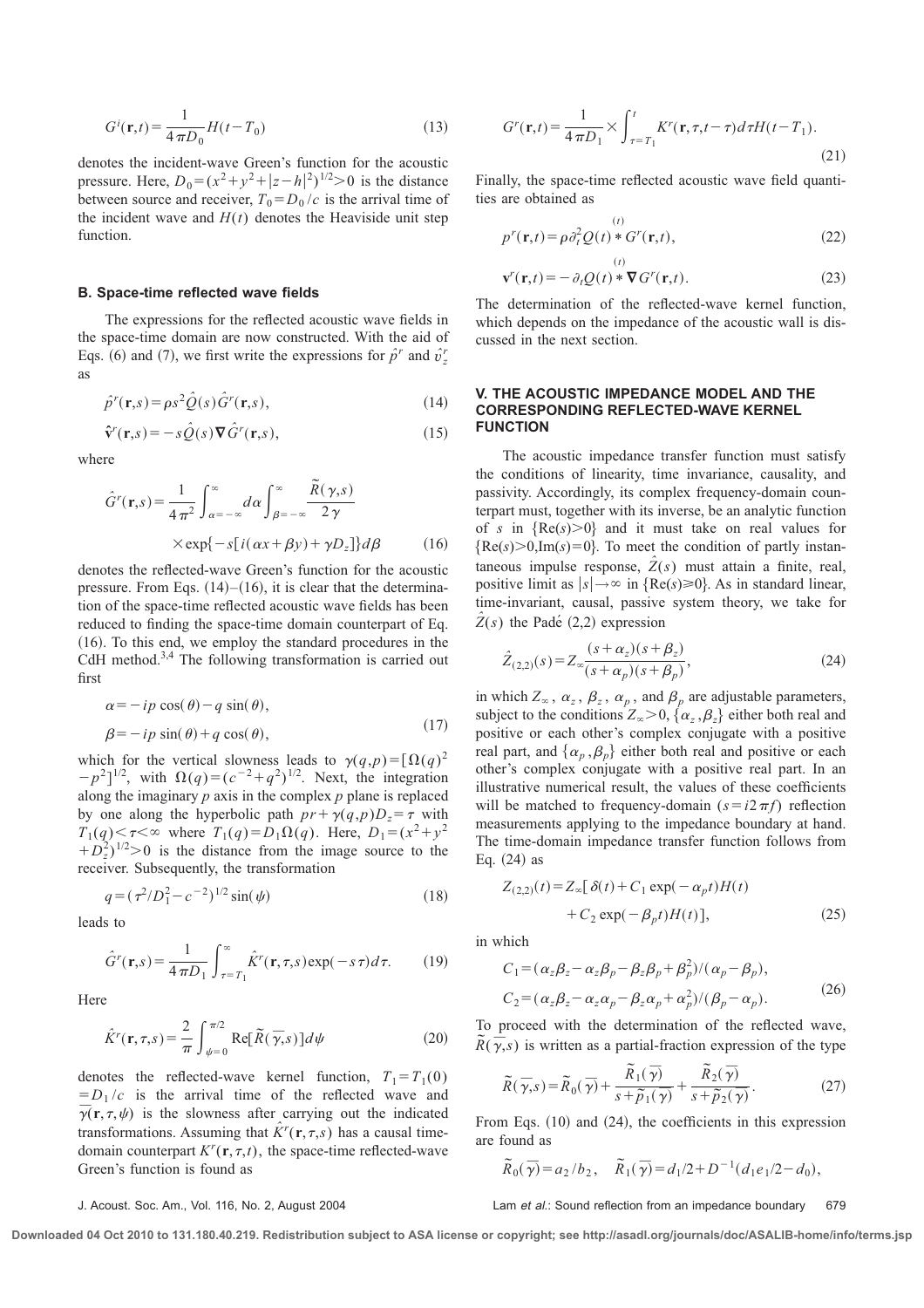$$
\widetilde{R}_2(\overline{\gamma}) = d_1/2 + D^{-1}(d_0 - d_1 e_1/2),
$$
\n
$$
\widetilde{p}_1(\overline{\gamma}) = (e_1 + D)/2, \quad \widetilde{p}_2(\overline{\gamma}) = (e_1 - D)/2,
$$
\n(28)

where

$$
D(\overline{\gamma}) = (e_1^2 - 4e_0)^{1/2}, \quad d_0(\overline{\gamma}) = a_0/b_2 - b_0a_2/b_2^2,
$$
  
\n
$$
d_1(\overline{\gamma}) = a_1/b_2 - b_1a_2/b_2^2, \quad e_0(\overline{\gamma}) = b_0/b_2,
$$
  
\n
$$
e_1(\overline{\gamma}) = b_1/b_2, \quad a_0(\overline{\gamma}) = c_1\overline{\gamma Z_{\infty}\alpha_z\beta_z} - \alpha_p\beta_p,
$$
  
\n
$$
a_1(\overline{\gamma}) = c_1\overline{\gamma Z_{\infty}}(\alpha_z + \beta_z) - (\alpha_p + \beta_p), \quad (29)
$$
  
\n
$$
a_2(\overline{\gamma}) = c_1\overline{\gamma Z_{\infty}} - 1, \quad b_0(\overline{\gamma}) = c_1\overline{\gamma Z_{\infty}}\alpha_z\beta_z + \alpha_p\beta_p,
$$
  
\n
$$
b_1(\overline{\gamma}) = c_1\overline{\gamma Z_{\infty}}(\alpha_z + \beta_z) + (\alpha_p + \beta_p),
$$
  
\n
$$
b_2(\overline{\gamma}) = c_1\overline{\gamma Z_{\infty}} + 1.
$$

Use of Eq.  $(27)$  in Eq.  $(20)$  yields

$$
\hat{K}^r(\mathbf{r}, \tau, s) = \frac{2}{\pi} \int_{\psi=0}^{\pi/2} \text{Re} \left[ \tilde{R}_0 + \frac{\tilde{R}_1}{(s + \tilde{p}_1)} + \frac{\tilde{R}_2}{(s + \tilde{p}_2)} \right] d\psi,
$$
\n(30)

from which the space-time counterpart follows as:

$$
K^{r}(\mathbf{r}, \tau, t) = \frac{2}{\pi} \int_{\psi=0}^{\pi/2} \text{Re}[\tilde{R}_{0} \delta(t) + \tilde{R}_{1} \exp(-\tilde{p}_{1}t)H(t) + \tilde{R}_{2} \exp(-\tilde{p}_{2}t)H(t)]d\psi.
$$
 (31)

If in the integration on the right-hand side values of  $\psi$  are met where  $D(\gamma)=0$ , the last two terms do blow up, but their sum attains a finite limit, as inspection of Eqs.  $(28)$  and  $(29)$ learns. This difficulty is circumvented by keeping, in the numerical procedure, always the last two terms together.

The solution for the kernel function is now complete and the space-time Green's function for the reflected acoustic pressure is found with Eq.  $(21)$ . The delta function in Eq. ~31! yields an instantaneous response in the reflected-wave Green's function, while the remaining terms, containing the exponential functions, start with zero values at the arrival time, and lead to the occurrence of a dispersive tail.

### **VI. SPECIAL CASES**

In this section, we present expressions for the Green's function in some special cases. These are A: the arrival-time value, B: the case of source and receiver both placed on the boundary, C: the case of source and receiver aligned normal to the boundary.

## **A. Green's function at the arrival time**

At the arrival time,  $t = T_1$ , the  $\tau$  integral in Eq. (21) vanishes and only the delta function in Eq. (31) with  $\tilde{R}_0$  as coefficient contributes to the reflected wave field value.  $\tilde{R}_0$ depends on  $Z_\infty$  only and, hence, the relaxation properties of the boundary material do not influence the reflected wave at the early time. In terms of the angle  $\theta$ , which is indicated in Fig. 1, the space-time reflected-wave Green's function for the acoustic pressure at the arrival time is

$$
G^{r}(\theta(\mathbf{r}), t = T_1) = \frac{1}{4 \pi D_1} R(\theta),
$$
\n(32)

where

$$
R(\theta) = \frac{\cos(\theta) - 1/Z_{\infty}}{\cos(\theta) + 1/Z_{\infty}}.
$$
\n(33)

At normal incidence, we have  $R(0)=(Z_{\infty}-1)/(Z_{\infty}+1)$ , while at grazing incidence  $R(\pi/2)=-1$ . Another observation is that the numerator in Eq.  $(33)$  becomes zero when  $tan(\theta_B)=(Z_\infty^2-1)^{1/2}$ . This occurs only for  $Z_\infty\geq 1$ , in which case  $\theta_R$  is the Brewster angle, known from optics.

#### **B. Source and receiver both on the boundary**

For the case where both source and receiver are placed on the boundary,  $D_z = 0$ , we can not treat the incident and reflected wave fields separately. Therefore, we consider the total-wave Green's function for the acoustic pressure, whose complex slowness representation is given by  $(cf. Eqs. (16)$ and  $(17)$ :

$$
\hat{G}(\mathbf{r},s)|_{D_z=0} = \frac{1}{4\pi^2 i} \int_{q=0}^{\infty} dq \int_{p=-i\infty}^{i\infty} \frac{1+\tilde{R}(\gamma,s)}{\gamma} \times \exp(-spr)dp.
$$
\n(34)

Replacing the integration along the imaginary *p* axis by a loop integral along the branch cut on the positive real *p* axis, which procedure is admissible since Jordan's lemma and Cauchy's theorem apply, the total-wave Green's function for the acoustic pressure is obtained as

$$
\hat{G}(\mathbf{r},s)|_{D_z=0} = \frac{1}{2\pi r} \int_{\tau=T_1}^{\infty} \hat{K}(r,\tau,s) \exp(-s\,\tau) d\tau, \quad (35)
$$

where

$$
\hat{K}(\mathbf{r}, \tau, s)|_{D_z = 0} = \frac{2}{\pi} \int_{\psi = 0}^{\pi/2} \frac{|\overline{\gamma}|^2}{|\overline{\gamma}|^2 + [\hat{Z}(s)c]^{-2}} d\psi
$$
 (36)

denotes the kernel function and  $T_1 = r/c$  is the arrival time in this special case. After some elaboration the kernel function can be written in the form

$$
\hat{K}(\mathbf{r}, \tau, s)|_{D_z = 0} = 1 - [1 + \hat{Z}(s)^2(\tau^2/T_1^2 - 1)]^{-1/2}.
$$
 (37)

For two special cases of this configuration, the transformation back to the time domain can be carried out analytically rather than numerically. The first one occurs when the acoustic impedance can be modeled as a Padé  $(0,0)$  expression,  $\hat{Z}_{(0,0)}(s) = Z_{\infty}$ , i.e., when no boundary relaxation effects occur. Then

$$
G(\mathbf{r},t)|_{D_z=0} = \frac{1}{2\pi r} \left[ 1 - (1+u^2)^{-1/2} \right] H(t-T_1),\qquad(38)
$$

where  $u(r,t) = Z_{\infty}(t^2/T_1^2 - 1)^{1/2}$ . This function decreases monotonically with increasing *r* and *t* and, hence, no peaked surface effects do occur. The second case amounts to a  $(1,1)$ Padé representation of the acoustic impedance

<sup>680</sup> J. Acoust. Soc. Am., Vol. 116, No. 2, August 2004 Lam et al.: Sound reflection from an impedance boundary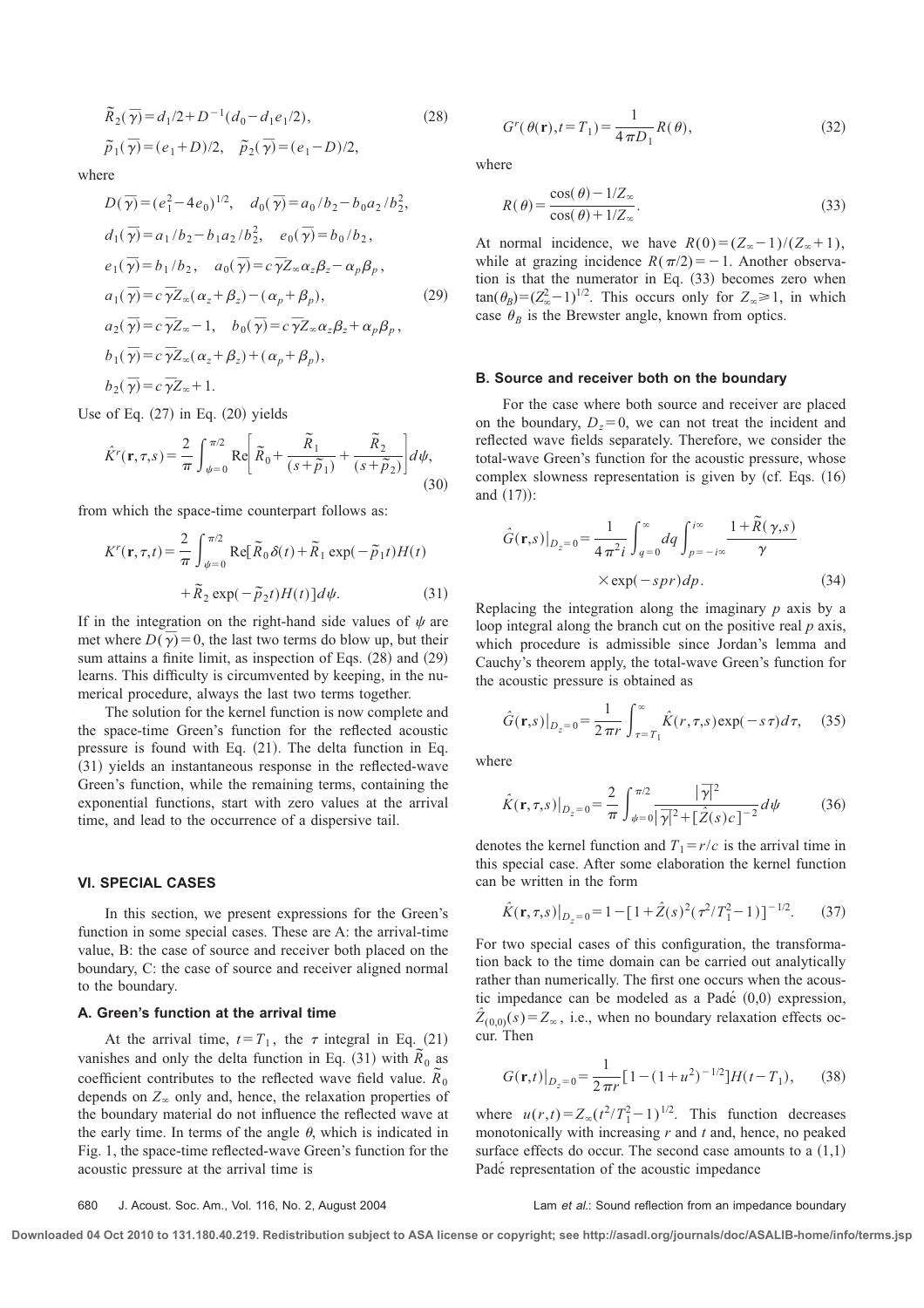$$
\hat{Z}_{(1,1)}(s) = Z_{\infty} \frac{(s + \alpha_z)}{(s + \alpha_p)},
$$
\n(39)

which case covers a large class of wool felts and grass grounds.<sup>10</sup> With the aid of Eqs.  $(35)$ ,  $(37)$ , and  $(39)$ , the space-time total-wave Green's function becomes

$$
G(\mathbf{r},t)|_{D_z=0} = \frac{1}{2\pi r} H(t - T_1)
$$

$$
- \frac{1}{\pi} \int_{\tau=T_1}^{\infty} \mathcal{L}^{-1} \left[ \frac{(s + \alpha_p) \exp(-s\tau)}{(a_2 s^2 + a_1 s + a_0)^{1/2}} \right] d\tau,
$$
(40)

with

$$
a_0(r,\tau) = \alpha_p^2 + \alpha_z^2 u^2,
$$
  
\n
$$
a_1(r,\tau) = 2(\alpha_p + \alpha_z u^2), \quad a_2(r,\tau) = 1 + u^2,
$$
\n(41)

where  $u = u(r, \tau)$ . Using

$$
\mathcal{L}^{-1}\left[\frac{\exp(-s\tau)}{\sqrt{s^2+a^2}}\right] = J_0[a(t-\tau)]H(t-\tau), \quad a \ge 0, \quad (42)
$$

where  $J_0(t)$  is the Bessel function of the first kind and order zero, the space-time total-wave Green's function for the acoustic pressure is obtained as

$$
G(\mathbf{r},t)|_{D_z=0}
$$
  
=  $\frac{1}{2\pi r} \left[ 1 - \frac{1}{\sqrt{a_2(r,t)}} - \int_{\tau=T_1}^t \frac{\exp[-v(t-\tau)]}{\sqrt{a_2(r,\tau)}} \right]$   

$$
\times L\{J_0[w(t-\tau)]\}d\tau \left] H(t-T_1), \tag{43}
$$

where

$$
v(r,\tau) = a_1/(2a_2), \quad w(r,\tau) = |\alpha_z - \alpha_p| u/a_2 \ge 0,
$$
 (44)

and *L* given by  $L(r,t,\tau) = \partial_t + \alpha_p - v$ . The time derivative acting on the Bessel function can be circumvented by using the Bessel functions property:  $J_1(t) = -\partial_t J_0(t)$ . The argument of this Bessel function in Eq.  $(43)$  is always nonnegative and real. As a result, the part of the total-wave Green's function containing the Bessel function shows an oscillating behavior.

Equation  $(43)$  is in agreement with the result obtained by Donato<sup>8</sup> through a different procedure. In his paper, Donato used the Padé  $(0,1)$  representation for this special case.

## **C. Source and receiver aligned normal to the boundary**

For the case of source and receiver aligned normal to the impedance boundary, we proceed differently and first introduce new variables of integration in Eq. (16), *viz.*  $\alpha = \nu \cos(\phi)$  and  $\beta = \nu \sin(\phi)$ . Using the rotational symmetry, the reflected-wave Green's function for the acoustic pressure now becomes

$$
\hat{G}^r(\mathbf{r},s)|_{r=0} = \frac{1}{4\pi} \int_{\nu=0}^{\infty} \frac{\nu \widetilde{R}(\gamma,s)}{\gamma} \exp(-s\,\gamma D_z) d\nu, \quad (45)
$$

where  $\gamma = (c^{-2} + \nu^2)^{1/2}$ . After introducing  $\tau = \gamma D_z$ , the result is

$$
\hat{G}^r(\mathbf{r},s)|_{r=0} = \frac{1}{4\pi D_z} \int_{\tau=T_1}^{\infty} \tilde{R}(\tau/D_z, s) \exp(-s\tau) d\tau,
$$
\n(46)

where  $T_1 = D_z/c$  is the arrival time. The space-time reflected-wave Green's function for the acoustic pressure then follows as:

$$
G^{r}(\mathbf{r},t)|_{r=0} = \frac{1}{4 \pi D_{z}} \int_{\tau=T_{1}}^{t} \tilde{R}(\tau/D_{z}, t-\tau) d\tau H(t-T_{1}).
$$
\n(47)

### **VII. SURFACE EFFECTS**

As a result of the conditions laid upon  $\gamma$  and  $\hat{Z}(s)$  (positive real parts for real, positive *s*), the denominator of  $\overline{R}(\gamma, s)$ as it occurs in Eq.  $(16)$  is free from zeros. This implies that no true surface waves like the Rayleigh wave, $12$  Scholte wave,<sup>3</sup> and Stoneley waves<sup>13</sup> in elastodynamics, where such zeroes do occur in the pertaining complex slowness domain reflection coefficients, exist. However, large surface effects in the acoustic pressure have been reported if both source and receiver are close to the boundary, depending on the values of the parameters determining  $\hat{Z}(s)$ . In the frequency domain, an impedance showing this behavior is found to have a resistive part that is small compared with a (negative) reactance part. $6-8$  Such a type of impedance can be modeled as a Padé  $(1,1)$  representation of the kind in Eq.  $(39)$ . For source and receiver on the boundary, Eqs.  $(43)$  and  $(44)$  provide the Green's function. The Bessel function in it shows an oscillating behavior. Its argument is proportional to  $\alpha_z$  $-\alpha_p$  which is large as  $\alpha_z \gg \alpha_p$  (the other possibility,  $\alpha_z$  $\ll \alpha_p$ , has not been encountered in the literature). To what degree the oscillations in the Bessel function finally show up in the Green's function is, due to the integration with respect to  $\tau$ , difficult to say.

The acoustic pressure is mathematically the temporal convolution of the time signature of the source with the Green's function. Convolution is, however, a smoothing process whose final result may mask many interesting details in the Green's function, the latter being determined by the configurational and material parameters only. Therefore, we discuss and do show in the next section the Green's functions for three types of physical impedances and we will reveal interesting features in the reflected sound waves that are only mentioned qualitatively in the experimental literature.

#### **VIII. NUMERICAL RESULTS**

For three acoustic impedance models, the space-time reflected-wave Green's function for the acoustic pressure will be presented. The results for the three impedance models are discussed separately later.

#### **A. Instantaneously reacting impedance boundary**  $(Padé (0,0)$  complex frequency domain representation)

For the instantaneously reacting impedance boundary, we have the Padé<sup>(0,0)</sup> representation:  $\hat{Z}_{(0,0)}(s) = Z_{\infty}$ . For

J. Acoust. Soc. Am., Vol. 116, No. 2, August 2004 Lam et al.: Sound reflection from an impedance boundary 681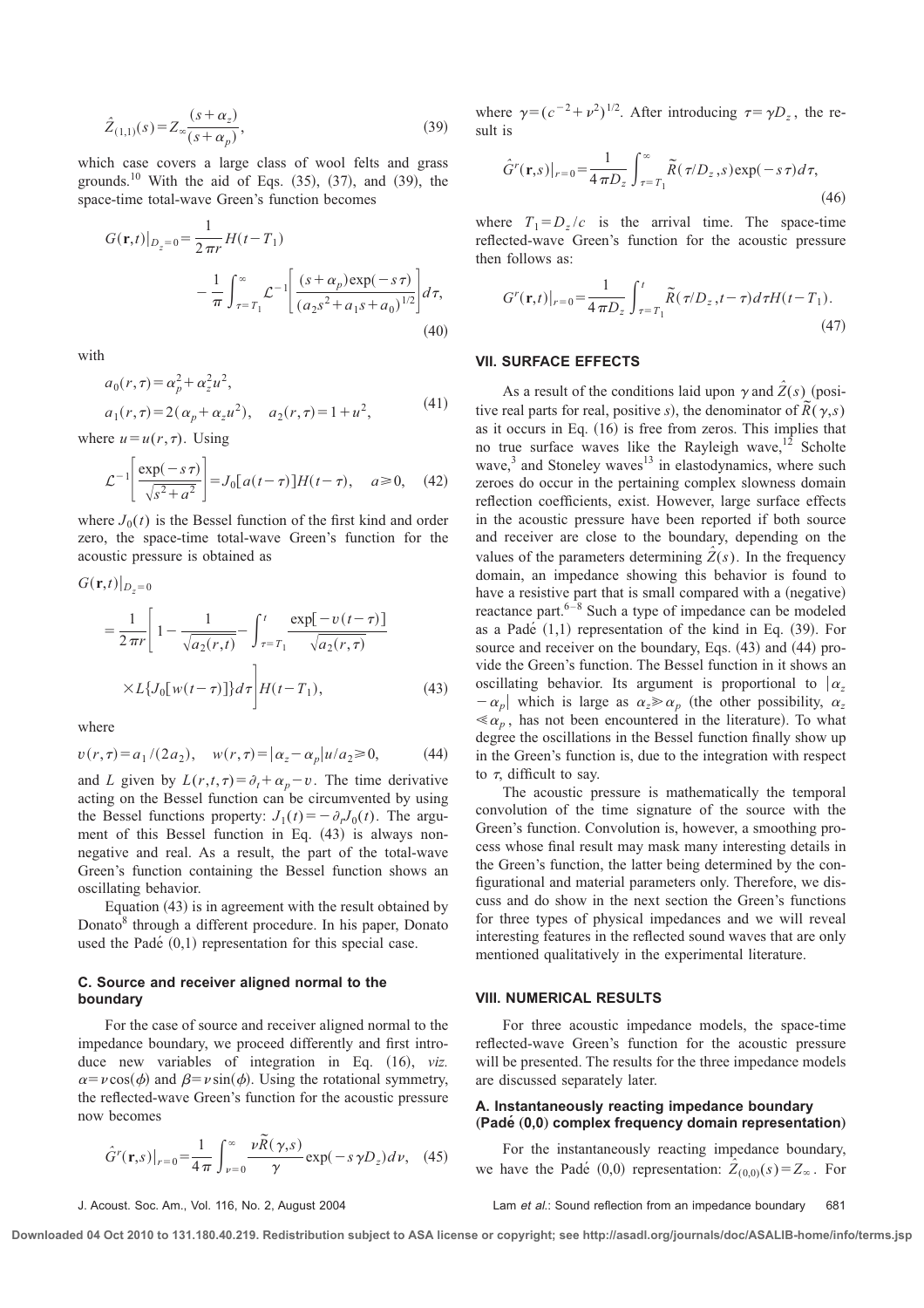

FIG. 2. Normalized density plot of  $G<sup>r</sup>$  at  $ct/h = 330$ , where  $h > 0$ , for an instantaneously reacting wall impedance:  $Z=2$ . The Brewster angle is  $\theta_B$  $=60^\circ$ . No surface phenomenon appears at large offsets parallel to the boundary.

this type of boundary, no large amplitude oscillating surface effects are expected, a result confirmed by the literature. $6-8$ For  $Z=2$ , Fig. 2 shows a density plot of the normalized reflected-wave Green's function,  $4\pi D_1 \times G^r$  (normalization with respect to the reflected-wave Green's function in the rigid boundary case,  $Z \rightarrow \infty$ ), at  $ct/h = 330$  where  $ct = 1$  m and  $h > 0$ . Note that the arrival-time response of  $G<sup>r</sup>$  vanishes at the Brewster angle  $\theta_B = 60^\circ$ . The plot is in agreement with the results of Ingard. $2$  It is observed that the reflected-wave Green's function is less than unity everywhere in the configuration.



FIG. 3. Frequency response of the mineral wool acoustic impedance model. The acoustic admittance corner frequency is  $f_{c:Y}$ = 1.06 kHz.

## **B. Mineral wool acoustic impedance boundary (Padé** (1,1) complex frequency domain representation)

A 50 mm mineral wool with hard backing can be modeled as a Padé  $(1,1)$  representation  $(Eq. (39))$ . From the literature,<sup>18</sup> the following values are taken  $Z_{\infty} = 1$ ,  $\alpha_z$  $=6700 \text{ s}^{-1}$ ,  $\alpha_p=0$ . The corresponding acoustic admittance relaxation time is  $\tau_{\text{rel}}=940 \mu s$  and the spectral diagram acoustic admittance corner frequency is  $f_{c,Y}$ = 1.06 kHz. Figure 3 shows the real and imaginary parts of the frequencydomain mineral wool acoustic impedance model,  $\hat{Z}_{(1,1)}$  $(i2 \pi f)$ . Figures 4(a)–(c) show density plots for the normalized reflected-wave Green's function at  $ct/h = 330$  where



FIG. 4. (a)–(c) Normalized density plot of *G*<sup>r</sup> in the mineral wool acoustic impedance model with  $ct/h = 330$  where  $ct = \{1,4,16\}$  m. Oscillating surface effects occur at large offsets parallel to the boundary. The maximum value exceeds the value of the Green's function in the rigid boundary case.  $(d)$ – $(f)$  The corresponding time snaps at source height *h*.

682 J. Acoust. Soc. Am., Vol. 116, No. 2, August 2004 Lam et al.: Sound reflection from an impedance boundary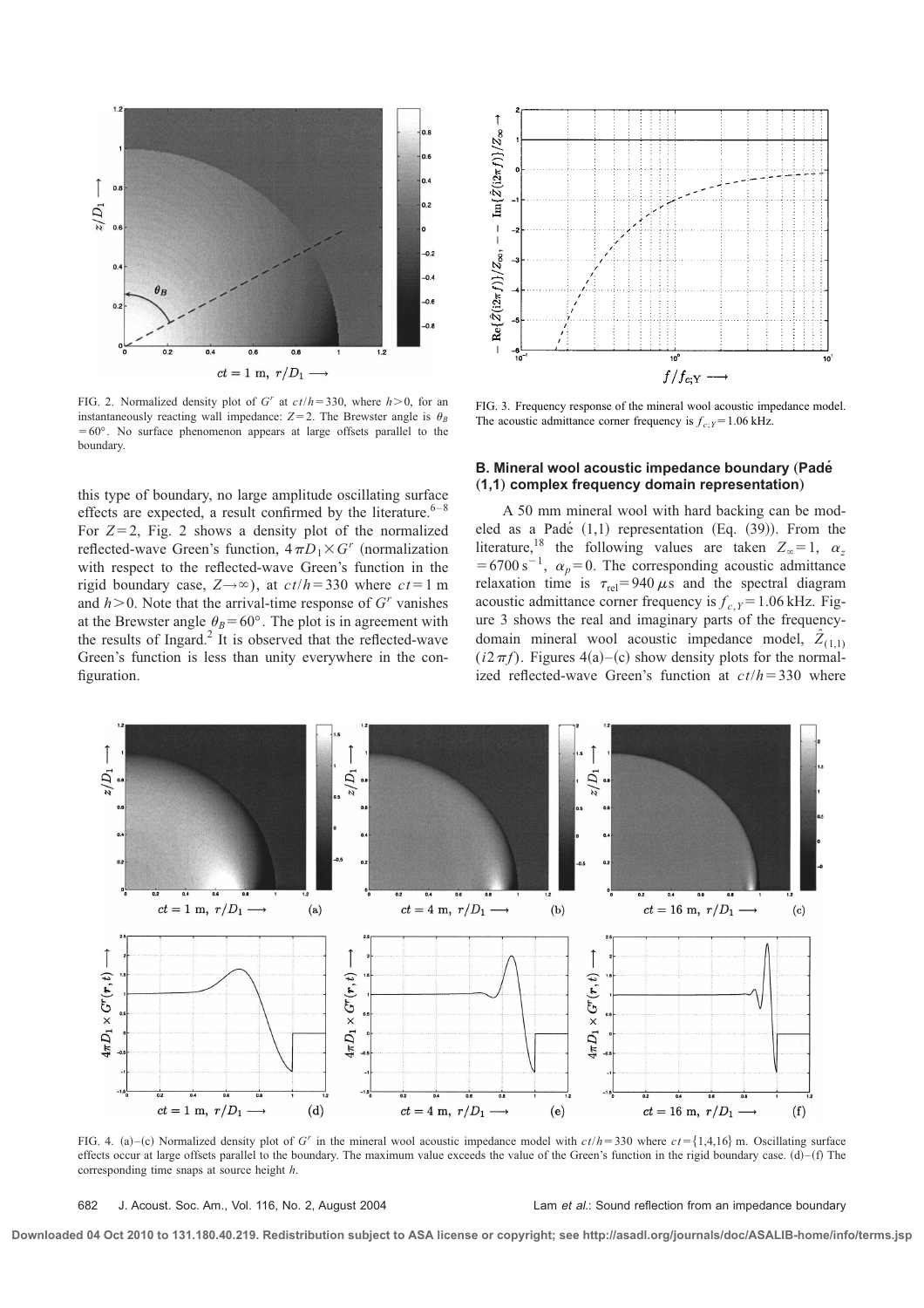

FIG. 5. Time traces of the normalized total-wave Green's function in the mineral wool acoustic impedance model. Time oscillations occur at large offsets parallel to the boundary. The Green's function  $G \rightarrow 1/2\pi D_1$  as  $t \rightarrow \infty$ .

 $ct = \{1,4,16\}$  m, respectively. The relevant amplitude at source height *h* are depicted in Figs.  $4(d)–(f)$ . Large amplitude oscillatory surface effects are observed at large offsets parallel to the boundary. The maximum value of the Green's function exceeds the value of the rigid boundary case Green's function, a phenomenon which has also been reported by Diagle *et al.*<sup>7</sup> It is noted that this phenomenon is entirely due to the absorptive and dispersive behavior of the boundary impedance. Furthermore, its magnitude depends on the actual values of the parameters employed. Finally, some time traces are shown in Fig. 5.

## **C. NASA Langley CT73 acoustic impedance (Padé**  $(2,2)$  complex frequency domain representation)

The NASA Langley CT73 flow impedance tube with a constant depth ceramic tubular liner is considered and modeled as a Padé  $(2,2)$  expression. The data from frequencyresponse measurements are taken from Özyörük et al.<sup>19</sup> The first parameter to be estimated is the arrival time acoustic impedance, which is taken as  $Z_{\infty} = 2$ . The relaxation parameters in Eq.  $(24)$  are found by fitting the acoustic impedance model to the measured data spectrum in the frequency interval  $f \in (0.5,3.0)$  kHz. The obtained values in the  $\hat{Z}_{(2,2)}(s)$ impedance model are:  $Z_{\infty} = 2$ ,  $\alpha_z = 1000\pi s^{-1}$ ,  $\beta_z$  $= 5200 \pi s^{-1}$ ,  $\alpha_p = 1300 \pi + i3400 \pi s^{-1}$  and  $\beta_p = 1300 \pi$  $-i3400\pi s^{-1}$ . The acoustic impedance damped natural frequency is  $f_{d:Z}$ = 1.7 kHz. Figure 6 shows the real and imaginary parts of the frequency-domain Langley CT73 acoustic impedance model,  $\hat{Z}_{(2,2)}(i2\pi f)$ . Figures 7(a)–(c) show density plots for the normalized reflected-wave Green's function at  $ct/h = 330$  where  $ct = \{1,4,16\}$  m, respectively. The relevant amplitude at source height *h* are depicted in Figs.  $7(d)$ – $(f)$ . Small amplitude oscillatory surface effects occur in the Green's function, which are, however, hardly detectable

in the (measured) acoustic pressure. It is noted that the Green's function is less than unity in all space. In Fig. 8, finally, some time traces at source height and different horizontal offsets are depicted to show the small amplitude transient oscillations in the reflected-wave Green's function.

## **IX. DISCUSSION OF THE RESULTS**

In Sec. VIII B, we used the same impedance model as in the Refs.  $6-8$  where it can lead to large amplitude surface effects. In the present analysis, oscillations in the reflectedwave Green's function do occur in space and time. The maximum amplitude of the oscillations exceeds the value of the rigid boundary Green's function for the situations where source and receiver are close to the impedance boundary.



FIG. 6. Frequency response of the Langley CT73 acoustic impedance model. The acoustic impedance damped natural frequency is  $f_{dZ}$  $=1.7$  kHz

J. Acoust. Soc. Am., Vol. 116, No. 2, August 2004 Lam et al.: Sound reflection from an impedance boundary 683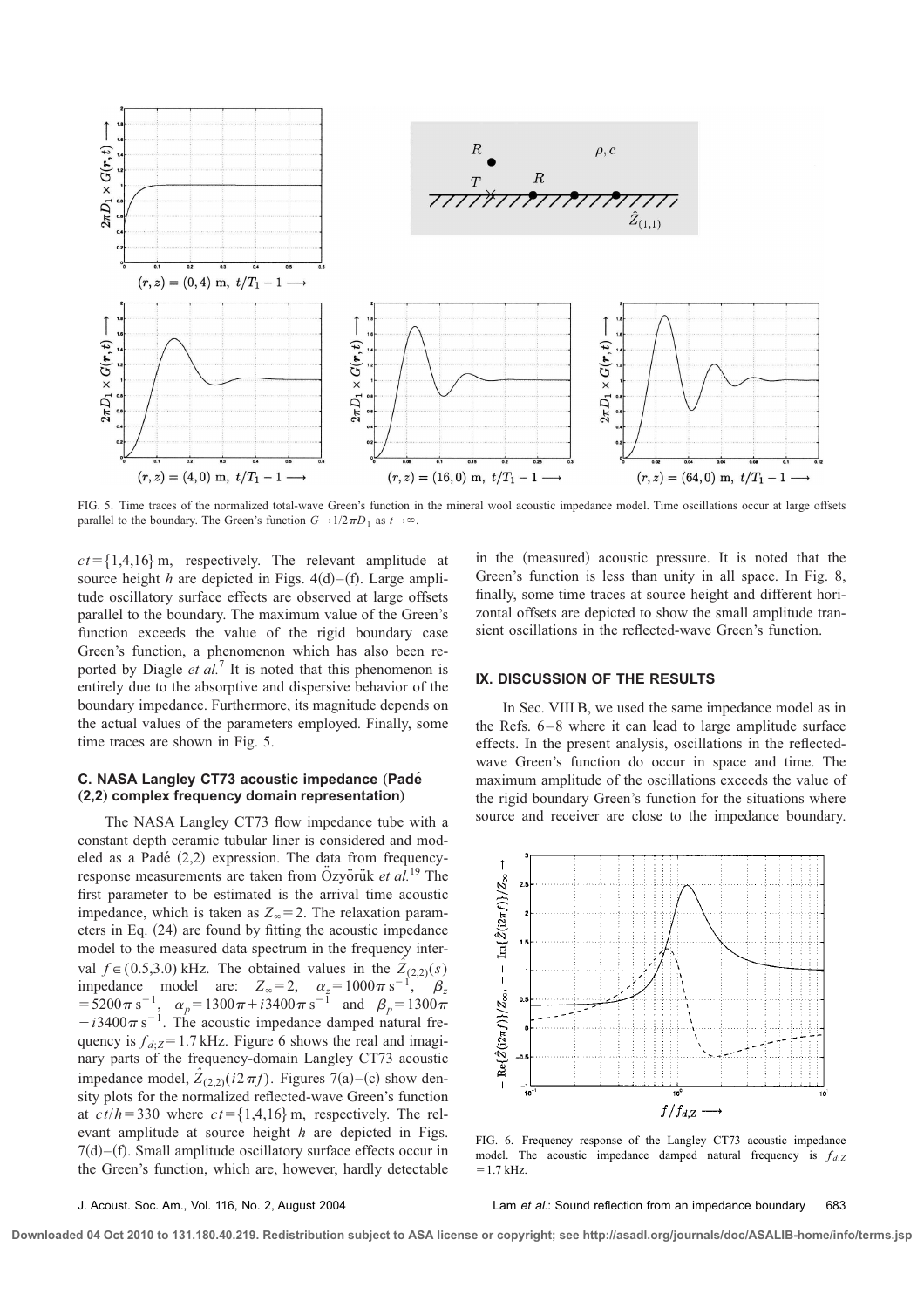

FIG. 7. (a)–(c) Normalized density plots of *G*<sup>r</sup> in the Langley CT73 acoustic impedance model with  $ct/h = 330$ , where  $ct = \{1,4,16\}$  m. No oscillations with large amplitudes in the Green's function occur at large horizontal offsets parallel to the boundary.  $(d)$ – $(f)$  The corresponding time snaps at source height.

When the source and receiver are placed away from the boundary, the magnitude of the oscillations decreases gradually.

In Sec. VIII C, we modeled the Langley CT73 acoustic impedance with a Padé  $(2,2)$  expression. Small amplitude oscillations do occur in the reflected-wave Green's function, but they are hardly detectable in measurements.

As far as the agreement with the literature is concerned, surface effects in the form of oscillatory features do occur. The magnitude of the oscillations depends on the parameters in the impedance model. Other experiments with the mineral wool impedance model, where only  $Z_{\infty}$  is increased, i.e., increasing the resisitive part of the frequency-domain acoustic impedance, while retaining the magnitude of the reactance part, show that the amplitude of the oscillations decreases. This experimental finding, together with the remarks in Sec. VII are indicative for the presence of large amplitude oscillatory surface effects in the cases where the frequencydomain acoustic impedance has a large negative reactance part as compared with its positive resistive part. This spectral property holds for the mineral wool impedance model, but not for the Langley CT73 impedance model as observed from Figs. 3 and 6.

## **X. CONCLUSIONS**

Closed-form time-domain expressions are derived for the reflected sound waves above an absorptive and dispersive planar boundary. A Pade´ type expression has been used to model the acoustic impedance. This choice makes the partial-fraction decomposition of the reflection coefficient possible with the consequence that the transformation back to the time domain can be carried out analytically.

The surface wave phenomenon above the impedance boundary has been discussed in Sec. VII. No surface waves like the Rayleigh wave, the Scholte wave, and the Stoneley waves in elastodynamics, are argued to exist. However, oscillatory surface effects do occur due to the absorptive and



FIG. 8. Time traces of the normalized reflected-wave Green's function in the Langley CT73 acoustic impedance model at source height and different horizontal offsets. The Green's function  $G^r \rightarrow 1/4\pi D_1$  as  $t \rightarrow \infty$ .

684 J. Acoust. Soc. Am., Vol. 116, No. 2, August 2004 Lam et al.: Sound reflection from an impedance boundary